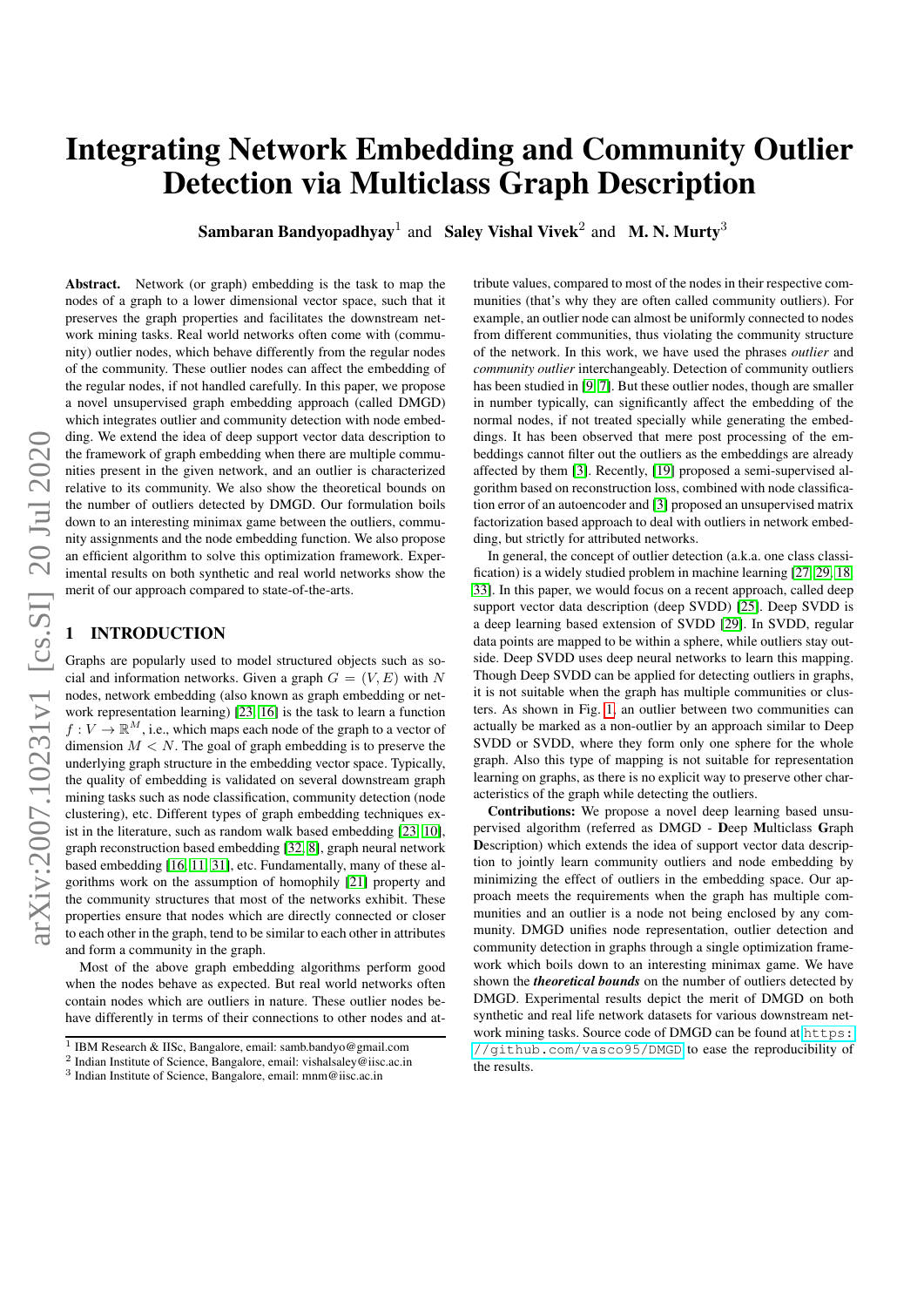<span id="page-1-0"></span>

Figure 1: We motivate and compare our proposed graph embedding algorithm DMGD with SVDD and Deep SVDD on a small synthetic network with 150 regular nodes divided into 3 communities. There are also 3 community outliers (marked in red) as they do not adhere the community structure of the network. We use Eq. [3](#page-2-0) to generate the node embeddings, and then feed them to SVDD and Deep SVDD. We keep the embedding dimension as 2 to plot the node embeddings. As expected, SVDD and Deep SVDD do not respect the community structure of the network and hence mostly include all the outliers within the spheres they form. But DMGD (proposed algo.) detects all the outliers by keeping them outside of the learned community boundaries.

#### 2 RELATED WORK

Detailed surveys on graph representation can be found in [\[12,](#page-7-17) [34\]](#page-7-18). We briefly discuss some important graph embedding techniques here. The concept of representing words in a corpus by vectors [\[22\]](#page-7-19) in NLP literature influenced some early work in network representation learning. DeepWalk [\[23\]](#page-7-0), node2vec [\[10\]](#page-7-2) use random walk on the graph to capture nodes similar to a node and generate similar embeddings for the nodes which are close and frequently reachable from each other. struc2vec [\[24\]](#page-7-20) is another random walk based technique where structurally similar nodes are assigned similar embeddings, even if they are far from each other in the graph. There are deep autoencoder based graph embedding techniques such as SDNE [\[32\]](#page-7-3) and DNGR [\[5\]](#page-7-21) which preserve different orders of proximities of the graph in the embedding space. TADW [\[36\]](#page-7-22), AANE [\[13\]](#page-7-23) and DANE [\[8\]](#page-7-4) use complimentary information from the attributes associated with the nodes in the reconstruction of the graph properties (via matrix factorization and deep autoencoders) to generate node embeddings. Along with node proximity, global node ranking of the graph is preserved in the embedding space in [\[17\]](#page-7-24).

Graph neural networks [\[26\]](#page-7-25) gained significant importance in the recent literature. A semi-supervised graph convolutional network (GCN) is proposed by recursively aggregating attribute information from the neighborhood of each node in [\[16\]](#page-7-1). GraphSAGE [\[11\]](#page-7-5) is an inductive representation technique which proposes to aggregate different types of neighborhood aggregation functions in GCN. A scalable and faster version of GCN via neighborhood subsampling technique is proposed in [\[6\]](#page-7-26). Attention mechanisms for graph embedding are proposed in GAT [\[31\]](#page-7-6) and in Graph Attention [\[1\]](#page-7-27).

None of the above techniques explicitly minimize the effect of outlier nodes in graph embeddings. However, real life social networks often come with outlier nodes, which can affect the embedding of the other nodes of the graph. Recently, [\[19\]](#page-7-11) proposes a semisupervised approach, SEANO, which learns outliers in network embedding framework. An unsupervised approach, ONE, is proposed in [\[3\]](#page-7-10) to minimize the effect of outliers by weighted matrix factorization for attributed network embedding. Extending the idea of ONE, two deep neural architectures are proposed [\[4\]](#page-7-28) to minimize the effect of outliers on the node embeddings, again for the attributed networks. These three approaches are based on the attributes present in the nodes and exploit the inconsistency between link structures and node attributes in the graph to detect the outliers. In this paper, we propose an integrated unsupervised approach by extending the idea of SVDD from one cluster to multiple clusters, and pose it as a representation learning problem for outlier and community detection in graphs. Contrary to the existing literature, our proposed algorithm DMGD can work by focusing only on the network link structure to detect and minimize the effect of outliers in node embeddings.

# 3 PRELIMINARIES OF SVDD AND DEEP SVDD

SVDD [\[29\]](#page-7-13), inspired by support vector classifier, obtains a spherically shaped boundary around the regular points of the given dataset, characterizing outliers as the points which stay outside of the sphere. More formally, for a set of points  $x_i \in \mathbb{R}^N$ , SVDD aims to find the smallest hypersphere with center at  $c \in \mathcal{F}$  (in feature space) and radius  $R > 0$  which encloses most of the points, as follows.

<span id="page-1-2"></span>
$$
\min_{R,c,\xi} \qquad R^2 + \alpha \sum_{i} \xi_i
$$
\n
$$
\text{such that,} \quad ||\phi(x_i) - c||_{\mathcal{F}} \le R^2 + \xi_i, \ \xi_i \ge 0 \ \forall i
$$
\n
$$
(1)
$$

 $\phi(x_i)$  is a function that maps the data points to a feature space F.  $\alpha > 0$  is a weight parameter and  $\xi_i$  are the slack variables. Points for which  $\xi_i > 0$  stay outside of the sphere and are considered as outliers. Recently, Deep SVDD [\[25\]](#page-7-16) extends SVDD via deep learning. The (soft-boundary) Deep SVDD objective function is shown below:

<span id="page-1-1"></span>
$$
\min_{R,\mathcal{W}} \quad R^2 + \alpha \sum_{i} \max\{0, ||\phi(x_i; \mathcal{W}) - c||^2 - R^2\} \\
+ \frac{\lambda}{2} \sum_{l=1}^{L} ||W^l||_F^2
$$
\n(2)

Deep SVDD replaces the function  $\phi$  of SVDD with a deep neural network, with the set of parameters  $W$  which includes  $L$  layers. Please note the second term of Eq. [2](#page-1-1) is equivalent to having the slack variables in Eq. [1.](#page-1-2) To avoid trivial solution of the optimization problem, authors of  $[25]$  do not include the center c as an optimization variable. Rather, they fix it using some preprocessing. Deep SVDD and SVDD suffer from a serious problem. They cannot distinguish outliers from the data when the given dataset has community structure and outliers can reside between communities, but not on the outskirt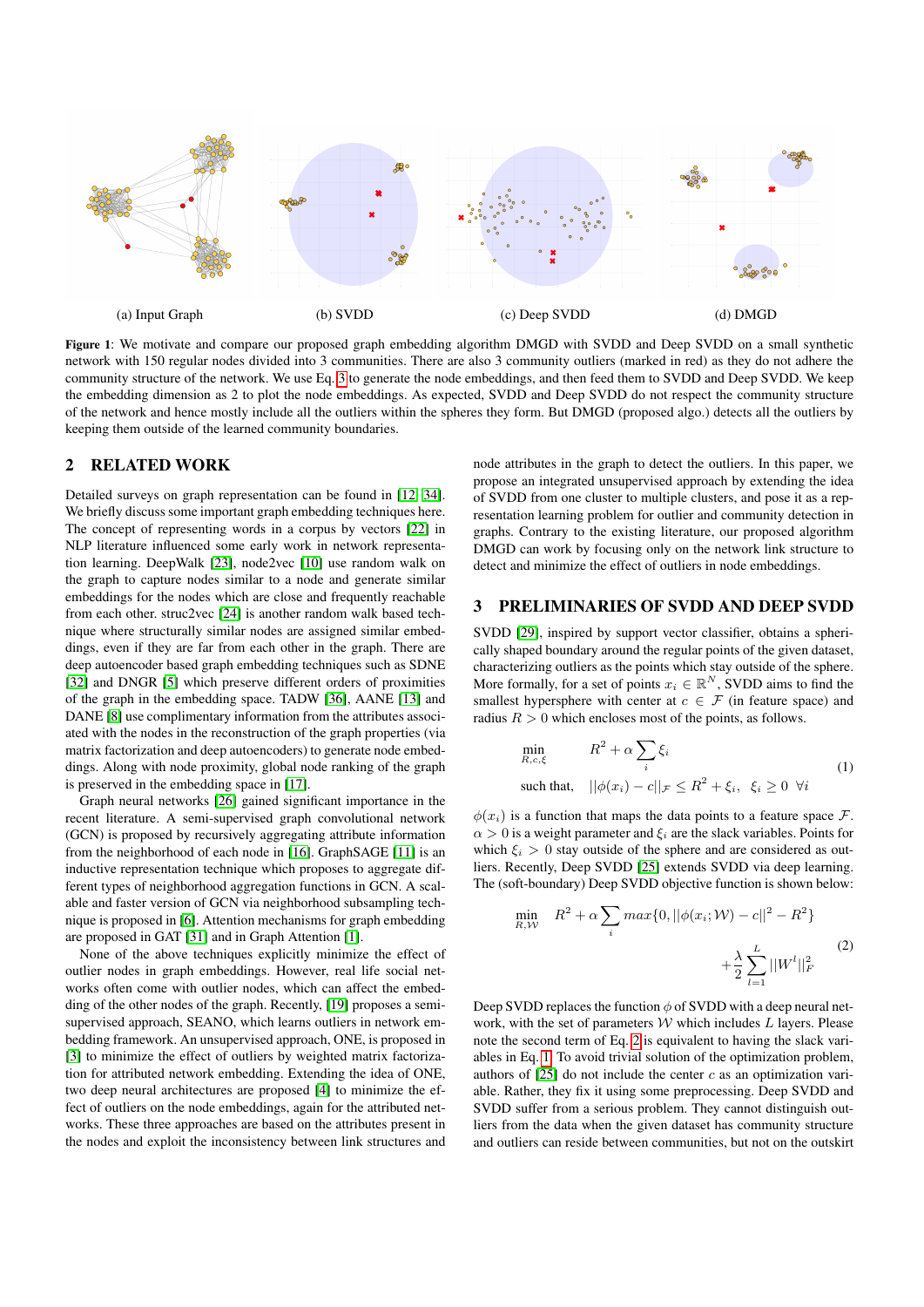of the whole dataset, as shown in Fig. [1.](#page-1-0) Besides as mentioned in Section [1,](#page-0-0) they are also not suitable for representation learning, as they do not ensure other important properties of the data objects to be preserved in the embedding (feature) space.

#### 4 OUR APPROACH

Here we discuss the proposed algorithm DMGD, which integrates graph embedding with outlier and community detection, in an unsupervised way. Given the graph  $G = (V, E)$  with  $|V| = N$ , DMGD learns a map  $f: V \to \mathbb{R}^M$ , where  $M < N, D$ . We also assume that there are K unknown communities present in the graph. Our goal is to map  $N$  vertices of the graph to  $K$  communities, such that each regular point stays close to at least one of the communities, whereas, outliers stay outside of those communities. Along with that, we also want to preserve other graph properties in the embedding space, so that it facilitates the downstream graph mining tasks. For notational convenience, we define:  $[N] = \{1, 2, \cdots, N\}$ , and similarly,  $[K] = \{1, 2, \dots, K\}.$ 

First, we use a deep autoencoder to generate the initial graph embeddings. For each node  $v_i$ , the encoder function  $f(a_i; W)$  maps the input structure vector to an  $M$  dimensional space. We use rows  $a_i \in \mathbb{R}^N$ ,  $\forall i \in [N]$  of the adjacency matrix of the graph G as the structural vector. One can even use page rank vectors [\[5\]](#page-7-21) to capture higher order proximities of the nodes or additional attributes (if available) to replace the structural vector. There is also a decoder function  $g(f(a_i), W)$  which maps the embedding of the node back to  $\mathbb{R}^N$ space to reconstruct the input <sup>[4](#page-2-1)</sup>.  $W = \{W^1, \dots, W^L\}$  contains parameters for L layers of the autoencoder. We assume both encoder and decoder contain equal number of hidden layers. The autoencoder minimizes the reconstruction loss defined as:  $\sum_{n=1}^{N} ||a_i - g(f(a_i))||_2^2$ with respect to the parameters W of the neural network. We also use the homophily property [\[21\]](#page-7-7) of an information network, which ensures two nodes which are directly connected by an edge to behave similarly. So, we minimize the L2 distance of the two embeddings where the corresponding nodes are connected by an edge:  $\sum_{(i,j)\in E} ||f(a_i) - f(a_j)||_2^2$ . Thus, the total loss minimized to preserve these two properties is:

<span id="page-2-0"></span>
$$
\min_{\mathcal{W}} \sum_{i=1}^{N} ||a_i - g(f(a_i))||_2^2 + \sum_{(i,j) \in E} ||f(a_i) - f(a_j)||_2^2 \qquad (3)
$$

It is important to note that this formulation is very generic and can be replaced easily with alternate unsupervised techniques that are based on graph convolution autoencoders [\[15\]](#page-7-29) or random walks [\[10\]](#page-7-2).

Next, we integrate outlier and community detection with the graph embedding objective. In the process, we would also reduce the effect of outliers on the embedding of other regular nodes. Given, there are  $K$  unknown communities in the input graph, we seek to obtain the centers of these  $K$  communities. Let,  $C$  contains these centers as,  $C = \{c_1, \dots, c_K\} \subset \mathbb{R}^M$ . For each community, we like to find the smallest hypersphere [\[29,](#page-7-13) [18\]](#page-7-14) which encloses majority of the embeddings from that community. Let,  $R_k > 0$  be the radius of the  $k^{th}$  community, with  $\mathcal{R} = \{R_1, \cdots, R_K\}$ . For any node  $v_i$ , its community is determined by the sphere which encloses it (anyone if there are multiple such spheres) or by the smallest distance of the periphery of the spheres when it is outside of all the spheres (i.e., outliers). So the **community index** for the node  $v_i$  is argmin max $\{||f(a_i) - c_k||_2^2 - R_k^2, 0\}$ . So, given the embeddings of the nodes as  $f(a_i)$ ,  $\forall i$ , we optimize the following quantity:

<span id="page-2-2"></span>
$$
\min_{\mathcal{R},\mathcal{C},\xi} \qquad \sum_{k=1}^{K} R_k^2 + \alpha \sum_{i=1}^{N} \xi_i
$$
\n
$$
\text{such that} \quad \min_{k \in \{1, \cdots, K\}} \{ ||f(a_i) - c_k||_2^2 - R_k^2 \} \le \xi_i \ \forall i \in [N]
$$
\n
$$
\xi_i \ge 0, \ \forall i \in [N] \text{ and } R_k \ge 0, \ \forall k \in [K]
$$
\n(4)

Here  $\xi_i \geq 0$  is the slack variable corresponding to the *i*th node of the graph. With respect to this formulation, nodes can be divided into three categories as follows. A regular node is one which stays strictly inside a community, and thus for it:  $\min_{k} \{||f(a_i) - c_k||_2^2 - ... \}$  $R_k^2$  < 0. A **boundary node** is one which lies exactly on the boundary of its community, so for it:  $\min_{k} \{||f(a_i) - c_k||_2^2 - R_k^2\} = 0.$ An **outlier node** stays outside of all the communities, and thus for it:  $\xi_i > 0$  (strictly positive). These slack variables ensure soft spherical boundaries of the communities, and outlier nodes stay outside of the community. When the weight parameter  $\alpha$  is very small, an optimizer would mainly focus to minimize the first term in the cost function in Eq. [4,](#page-2-2) leading to very small (in terms of radius) spherical communities and many nodes will be treated as outliers. Whereas, a higher value of  $\alpha$  ensures lesser number of outliers with larger communities. Our approach implicitly assumes that the communities in the graph are spherical in the embedding space, which is not a hard requirement. Because of the soft boundaries of the spheres and the characterization of the outliers, it can also handle communities which are not exactly spherical. The nonlinear properties of the original network are captured by neural networks for mapping into the embedding space.

Eq. [3](#page-2-0) ensures that generic graph properties are preserved in the embedding space, while Eq. [4](#page-2-2) ensures that the community structure is maintained in the embedding space, while separating outliers from the other nodes. So the combined objective of DMGD is given below:

<span id="page-2-4"></span>
$$
\min_{\mathcal{R},\mathcal{C},\xi,\mathcal{W}} \quad \sum_{k=1}^{K} R_k^2 + \alpha \sum_{i=1}^{N} \xi_i + \beta \sum_{i=1}^{N} ||a_i - g(f(a_i))||_2^2
$$
\n
$$
+ \gamma \sum_{(i,j)\in E} ||f(a_i) - f(a_j)||_2^2
$$
\nsuch that,

\n
$$
\min_{k \in \{1, \dots, K\}} \{ ||f(a_i) - c_k||_2^2 - R_k^2 \} \le \xi_i \quad \forall i \in [N]
$$

<span id="page-2-3"></span> $\xi_i \geq 0$ ,  $\forall i \in [N]$  and  $R_k \geq 0$ ,  $\forall k \in [K]$ 

(5)

Following lemmas show the formal connection between the number of outliers and the parameter  $\alpha$ .

Lemma 1 *Number of outlier nodes*  $(|\{v_i : \xi_i > 0\}|)$  detected by *DMGD is upper bounded by*  $\frac{K}{\alpha}$ *.* 

Proof 1 *Suppose, the communities detected by DMGD are denoted by*  $C_k$ ,  $k = 1, \dots, K$ *. The community index for node*  $v_i$  *is*  $argmin max\{||f(a_i) - c_k||_2^2 - R_k^2, 0\}$ *. We use v-property as stated* k *in [\[27\]](#page-7-12) to prove the claim. Partial objective function of DMGD can be written as:*

$$
\sum_{k=1}^{K} R_k^2 + \alpha \sum_{i=1}^{N} \xi_i = \sum_{k=1}^{K} \left( R_k^2 + \frac{1}{\frac{1}{\alpha}} \sum_{i \in C_k} \xi_i \right)
$$

<span id="page-2-1"></span><sup>&</sup>lt;sup>4</sup> We omit the parameter set  $W$  from the function definitions of f and g when there is no ambiguity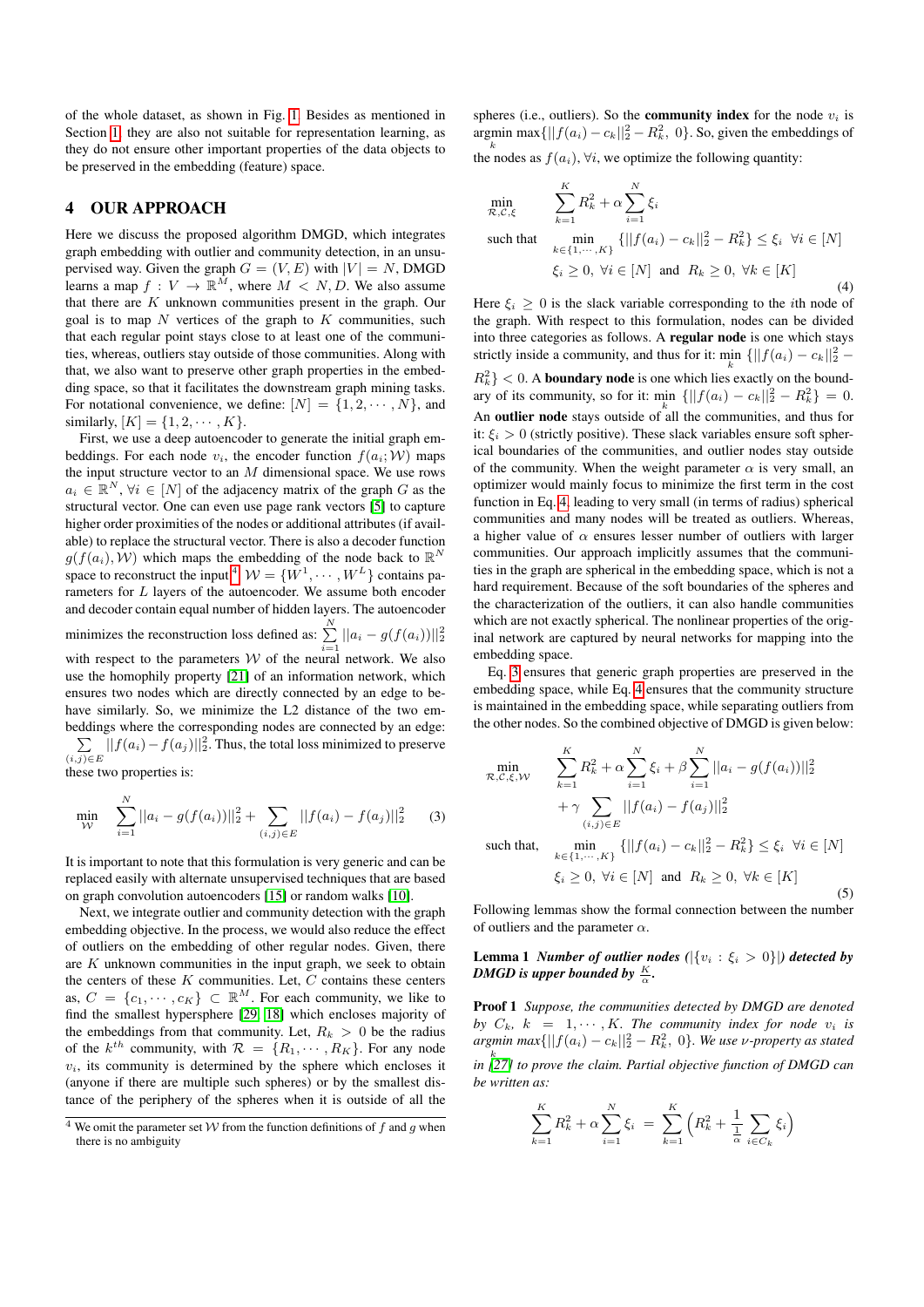*So, when the communities are fixed, the objective for each community is exactly same as SVDD and thus* ν*-property ensures that the num*ber of outliers from each community is upper bounded by  $\frac{1}{\alpha}$ . Hence *total number of outlier nodes detected by DMGD is upper bounded* by  $\frac{K}{\alpha}$ .

## <span id="page-3-0"></span>Lemma 2 *The sum of boundary nodes (nodes which lie exactly on the boundaries of their respective communities) and outlier nodes* detected by DMGD is lower bounded by  $\frac{K}{\alpha}$ .

This can also be proved similarly using the  $\nu$ -property. Lemmas [1](#page-2-3) and [2](#page-3-0) together show that the number of outlier nodes detected by DMGD is actually bounded tightly, assuming not many nodes lie exactly on the community boundaries.

#### <span id="page-3-6"></span>4.1 Optimization and Training

Optimizing Eq. [5](#page-2-4) is difficult because of multiple reasons. One primary reason is the presence of the constraints of type  $\min_{k} \{||f(a_i) |c_k||_2^2 - R_k^2$   $\leq \xi_i$ . So we use the following trick to replace them with some other variables, as follows:

$$
\min_{\mathcal{R}, \mathcal{C}, \xi, \mathcal{W}, \Theta} \quad P = \sum_{k=1}^{K} R_k^2 + \alpha \sum_{i=1}^{N} \xi_i + \beta \sum_{i=1}^{N} ||a_i - g(f(a_i))||_2^2
$$

$$
+ \gamma \sum_{(i,j) \in E} ||f(a_i) - f(a_j)||_2^2
$$

<span id="page-3-1"></span>such that,  $\sum_{k=1}^{K}$ 

<span id="page-3-2"></span>
$$
\sum_{k=1} \theta_{ik} (||f(a_i) - c_k||_2^2 - R_k^2) \le \xi_i \quad \forall i \in [N],
$$
  

$$
\sum_{k=1}^K \theta_{ik} = 1, \quad \theta_{ik} \ge 0, \quad \forall i \in [N], \quad \forall k \in [K],
$$
  

$$
\xi_i \ge 0, \quad \forall i \in [N] \quad \text{and} \quad R_k \ge 0, \quad \forall k \in [K]
$$
 (6)

We assume,  $\Theta = \{\theta_{ik} \mid \forall i, k\}$ . Optimizing Eq. [6](#page-3-1) is simpler compared to Eq. [5,](#page-2-4) as we replaced the minimum over some functions by a functions which are linear in Θ.

Lemma 3 If  $(\mathcal{R}^*, \mathcal{C}^*, \xi^*, \mathcal{W}^*, \Theta^*)$  *is a minimum of Eq.* [6,](#page-3-1) then  $(\mathcal{R}^*, \mathcal{C}^*, \xi^*, \mathcal{W}^*)$  *is a minimum of Eq.* [5.](#page-2-4)

Proof 2 *The feasible set of the optimization problem in Eq. [6](#page-3-1) is a super set of that in Eq. [5.](#page-2-4) Hence the minimum value of Eq. [6](#page-3-1) is always less than or equal to the minimum value of Eq. [5.](#page-2-4) Also, the loss function of both the optimization problems are the same. Let us denote* the term:  $r_{ik} = ||f(a_i) - c_k||_2^2 - R_k^2$ . For any i, define  $k^*(i)$  as the *community index for which*  $r_{ik}$  *is minimum, i.e.,*  $k^*(i) = \underset{k}{argmin} \ r_{ik}$ .

We will write  $k^*(i)$  as just  $k^*$  when there is no ambiguity about *i*.

*To prove the claim: First, let us prove, for any given point* (R, C, ξ, W, Θ)*, there exists a set of non-negative slack variables*  $\frac{1}{5}$  for which  $P(\mathcal{R},\mathcal{C},\bar{\xi},\mathcal{W},\bar{\Theta}) \leq P(\mathcal{R},\mathcal{C},\bar{\xi},\mathcal{W},\Theta)$ *, where* P is *the cost function in Eq.* [6](#page-3-1) *and in*  $\overline{\Theta}$ *, for each i,*  $\theta_{ik^*} = 1$ *, and*  $\theta_{ik} = 0, \forall k \neq k^*$ . Now, for any  $i \in [N]$ ,  $\sum_{k \in [K]} \theta_{ik} r_{ik} \geq r_{ik^*}$ ,  $as \ r_{ik^*} \ \leq \ r_{ik} \ and \ \theta_{ik} \ \geq \ 0, \ \forall k \ with \ \sum_k \theta_{ik} \ = \ 1.$  For each i,  $\delta_{s} = \xi_i - \left( \sum_{k \in [K]} \theta_{ik} r_{ik} - r_{ik^*} \right) \geq 0$ *. Clearly,*  $\bar{\xi}_i \leq \xi_i$ *, and*  $\sum \bar{\xi}_i \leq \sum \xi_i$ . Hence,  $P(\mathcal{R}, \mathcal{C}, \bar{\xi}, \mathcal{W}, \bar{\Theta}) \leq P(\mathcal{R}, \mathcal{C}, \xi, \mathcal{W}, \Theta)$ . *i*<br>Thus if (R<sup>∗</sup>, C<sup>∗</sup>, ξ<sup>∗</sup>, W<sup>∗</sup>, Θ<sup>∗</sup>) is already a minimum point of Eq.

*[6,](#page-3-1)* then  $\bar{\xi} = \xi$ . Hence,  $(\mathcal{R}^*, \mathcal{C}^*, \xi^*, \mathcal{W}^*, \bar{\Theta}^*)$  is a minimum of Eq. [6](#page-3-1)

and also because of the definition of  $\bar{\Theta}$ ,  $(\mathcal{R}, \mathcal{C}, \bar{\xi}, \mathcal{W})$  belongs to the *feasible set of Eq. [5](#page-2-4) and is a minimum of the same.*

Lemma [3](#page-3-2) shows solving the optimization problem in Eq. [6](#page-3-1) is some-what equivalent<sup>[5](#page-3-3)</sup> to solving the optimization problem in Eq. [5.](#page-2-4) Hence, we will focus to solve Eq. [6](#page-3-1) now onward. Let us first derive the partial Lagrangian dual of the same with respect to the variables  $\mathcal{R}, \mathcal{C}, \mathcal{E}, \mathcal{W}, \Theta$ , assuming W (parameters of the neural network) as constant. We will later update  $W$  by backpropagation.

$$
\mathcal{L} = \sum_{k=1}^{K} R_k^2 + \alpha \sum_{i=1}^{N} \xi_i + \sum_{i=1}^{N} \lambda_i \sum_{k=1}^{K} \left[ \theta_{ik} (f(a_i) - c_k ||^2 - R_k^2) - \xi_i \right] - \sum_{i=1}^{N} \eta_i \xi_i
$$
 (7)

Here,  $\lambda_i$ ,  $\eta_i$ ,  $\forall i \in [N]$  are non negative Lagrangian constants. Equating the partial derivatives of  $\mathcal L$  with respect to  $R_k$ ,  $c_k$ , and  $\xi_i$  to zero and using some algebraic manipulation, we get the following:

$$
\sum_{i=1}^{N} \lambda_i \theta_{ik} = 1, \ \forall k, \quad c_k = \sum_{i=1}^{N} \lambda_i \theta_{ik} f(a_i), \ \forall k \in [K],
$$

$$
0 \le \lambda_i \le \alpha, \ \forall i \in [N]
$$
(8)

Using the above constraints under KKT conditions, the (partial) Lagrangian dual can be written as:

<span id="page-3-5"></span>
$$
\mathcal{D} = \sum_{i=1}^{N} \sum_{k=1}^{K} \lambda_i \theta_{ik} f(a_i)^T f(a_i)
$$

$$
- \sum_{i=1}^{N} \sum_{j=1}^{N} \sum_{k=1}^{K} \lambda_i \lambda_j \theta_{ik} \theta_{jk} f(a_i)^T f(a_j)
$$
(9)

Clearly we want to maximize the above w.r.t.  $\Lambda$  (where,  $\Lambda$  =  $(\lambda_1, \dots, \lambda_N)^T \in \mathbb{R}^N$ ) and minimize with respect to  $\Theta$ . Hence, including the terms associated with the neural network parameters and the set of constraints, we seek to solve the following for DMGD.

<span id="page-3-4"></span>
$$
\min_{\Theta, \mathcal{W}} \max_{\Lambda} \sum_{i=1}^{N} \lambda_i f(a_i)^T f(a_i)
$$
\n
$$
- \sum_{i=1}^{N} \sum_{j=1}^{N} \sum_{k=1}^{K} \lambda_i \lambda_j \theta_{ik} \theta_{jk} f(a_i)^T f(a_j)
$$
\n
$$
+ \beta \sum_{i=1}^{N} ||a_i - g(f(a_i))||_2^2 + \gamma \sum_{(i,j) \in E} ||f(a_i) - f(a_j)||_2^2 \quad (10)
$$
\n
$$
\text{such that, } \sum_{i=1}^{N} \lambda_i \theta_{ik} = 1, \quad 0 \le \lambda_i \le \alpha,
$$
\n
$$
\sum_{k=1}^{K} \theta_{ik} = 1, \quad \theta_{ik} \ge 0, \quad \forall i \in [N], \forall k \in [K]
$$

Interpretation of the Optimization: The above formulation is a very interesting minimax game, where the objective is to minimize the cost w.r.t. the community assignment variables Θ and neural network parameters  $W$ ; and to maximize the same w.r.t. the Lagrangian constants Λ. From KKT complementary slackness, it can be shown that,  $0 \leq \lambda_i \leq \alpha$  for the boundary nodes and  $\lambda_i = \alpha$ 

<span id="page-3-3"></span><sup>5</sup> There can other issues related to different local minima of the cost functions.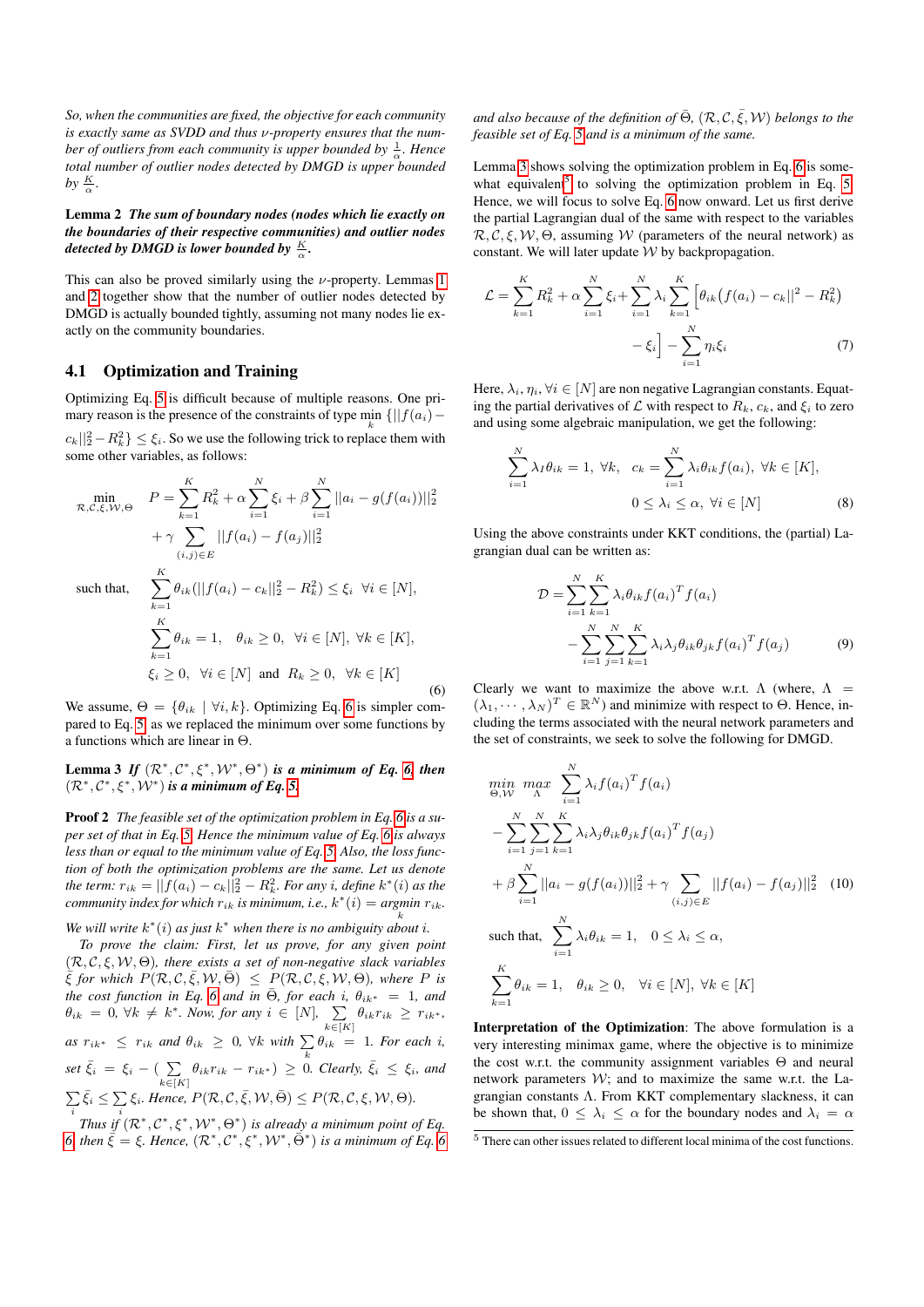for the outlier nodes. For regular nodes,  $\lambda_i = 0$ . Thus, only the third and fourth terms of the cost function in Eq. [10](#page-3-4) play role to generate the embedding of the regular points. But for a boundary or an outlier point, first two terms also contribute. If we focus on

the second term  $\sum_{i=1}^N \sum_{j=1}^N \sum_{k=1}^K \lambda_i \lambda_j \theta_{ik} \theta_{jk} f(a_i)^T f(a_j)$  which needs

to be minimized w.r.t.  $\Lambda$ ,  $\lambda_i$  would be high for a node which is less similar (small values of  $f(a_i)^T f(a_j)$ ) to all other nodes in the community. This is another way of interpreting outliers in this framework. Whereas, the embedding function  $f$ , by maximizing the above, tries to keep the nodes in the same cluster close to each other. Minimizing the first term w.r.t. the neural network parameters is equivalent to having an L2 regularizer on the embeddings of the nodes. The nodes with very high L2 norms are more likely to be outliers because of this term. Rewriting the second term we get  $\sum_{i=1}^N \sum_{j=1}^N \lambda_i \lambda_j f(a_i)^T f(a_j) \left( \sum_{k=1}^K \theta_{ik} \theta_{jk} \right)$ . Maximization of this term wrt community assignments  $(\theta_{i1}, \dots, \theta_{iK})$  will be such that the term  $\sum_{k=1}^{K} \theta_{ik} \theta_{jk}$  will be higher when product  $\lambda_i \lambda_j f(a_i)^T f(a_j)$  is higher (node similar other outlier or boundary node). In other words, a node will be assigned a community which is most similar to it.

Parameter Initialization and Training of DMGD: Like in any other deep learning technique, parameter initialization plays an important role in the convergence of our algorithm. First, we run few epochs of the autoencoder (optimizing just Eq. [3\)](#page-2-0) without considering the other terms. This gives generic embeddings  $f(a_i)$  for each node  $v_i \in V$ . Then we run k-means++ algorithm [\[2\]](#page-7-30) (with number of clusters equal to  $K$ ) on these embeddings to get the initial hard community assignments (i.e., values of  $\theta_{ik}$ ). Lemma [3](#page-3-2) shows a minimum always corresponds to a hard community assignment.

Once we have the initial embeddings and the community assign-ments, (i) we use standard quadratic solver CVXOPT qpsolver <sup>[6](#page-4-0)</sup> to update the values of  $\Lambda$  (Eq. [10](#page-3-4) is a constrained quadratic w.r.t.  $\Lambda$ when other variables are fixed). (ii) Then we calculate the center of each community  $k \in [K]$  by  $c_k = \sum_{i=1}^N \lambda_i \theta_{ik} f(a_i)$  from Eq. [8.](#page-3-5) (iii) For each community  $k \in [K]$ , we calculate the radius  $R_k$  as  $\min_i \{||f(a_i) - c_k||_2^2 \mid \theta_{ik} = 1, 0 < \lambda_i < \alpha\}$ . Experimentally we consider all the nodes for which  $\lambda_i > 0$  and  $\lambda_i < \alpha - 10^{-6}$ to compensate for numerical errors. (iv) We reassign the community of a node  $v_i, \forall i \in [N]$  with the updated embeddings and centers by updating  $\theta_{ik} = \text{argmin} \, \max \{ ||f(a_i) - c_k||_2^2 - R_k^2, 0 \}.$  (v) Finally, with all other updated variables fixed, we compute the partial gra-dients of Eq. [10](#page-3-4) w.r.t. the neural network parameters  $W$  and update them using backpropagation with ADAM optimizer. It is to be noted that, exact computation of the partial gradient w.r.t. each node takes  $O(NK)$  time due to the second term in Eq. [10.](#page-3-4) To avoid this, we sub-sample a fixed number of nodes from the same community to approximate that term. Similarly, we also sub-sample a fixed number of nodes from the neighborhood of any node [\[11\]](#page-7-5) to approximate the fourth term (homophily loss) Eq. [10.](#page-3-4) We use the standard parameterization of the ADAM optimizer as in [\[14\]](#page-7-31). Steps (i) to (v) are run sequentially within a loop and the loop is iterated for a fixed number of times or until the loss (in Eq. 10) converges.  $\lambda_i$  is considered as the outlier score of the node  $v_i \in V$ . Please refer Algorithm [1](#page-4-1) for the pseudocode of DMGD.

Time and Space Complexity Analysis: Initial cluster assign-

<span id="page-4-1"></span>Algorithm 1 DMGD - Deep Multiclass Graph Description

- **Input:** The graph  $G = (V, E), |V| = N$ , Given or generated feature vector  $a_i \in \mathbb{R}^D$  for each node  $v_i \in V$ , M: Dimension of the embedding space,  $K$ : Number of communities in the graph **Output:** The node embeddings  $f(a_i)$ ,  $i \in [N]$  of the graph G, Outlier score  $\lambda_i$ ,  $i \in [n]$  of the nodes, Community Centers  $c_k \in \mathbb{R}^M$  for each community  $k \in [K]$ , Community assignment variables  $\theta_{i1}, \cdots, \theta_{iK}$  for each node  $i \in [N]$ .
- 1: Run few epochs of the autoencoder (optimizing just Eq. 3 of the main paper) without considering the other terms to initialize the node embeddings
- 2: Run k-means++ algorithm (with number of clusters equals to  $K$ ) on these embeddings to get the initial hard community assignments (i.e., values of  $\theta_{ik}$ ).
- 3: for  $iter \in \{1, 2, \cdots, T\}$  do
- Use standard quadratic solver CVXOPT qpsolver to update the values of  $\Lambda$  (refer to Eq. 10)
- 5: Calculate the center of each community  $k \in [K]$  by  $c_k =$  $\sum_{i=1}^{N} \lambda_i \theta_{ik} f(a_i)$  from Eq. 8 of the main paper.
	-
- 6: for  $k \in [K]$  do

7: Calculate the radius 
$$
R_k
$$
 as  $\min_i \{ ||f(a_i) - c_k||_2^2 \mid \theta_{ik} = 1$ ,  $0 < \lambda_i < \alpha \}$ 

8: 
$$
\frac{1}{2}
$$
,  $\frac{0}{2}$ ,  $\frac{20}{2}$ 

- 9: for  $i \in [N]$  do
- 10: Reassign the community of the node  $v_i$  with the updated embeddings and centers by updating  $\theta_{ik}$ argmin max $\{||f(a_i) - c_k||_2^2 - R_k^2, 0\}.$

11:  $\int_{0}^{k}$  end for

12: Retrain the autoencoder (Section 3 of the main paper) by computing the partial gradients of Eq. 10 of the main paper w.r.t. the neural network parameters  $W$  and update them using backpropagation with ADAM optimizer

13: end for

<span id="page-4-0"></span><sup>6</sup> https://cvxopt.org/examples/tutorial/qp.html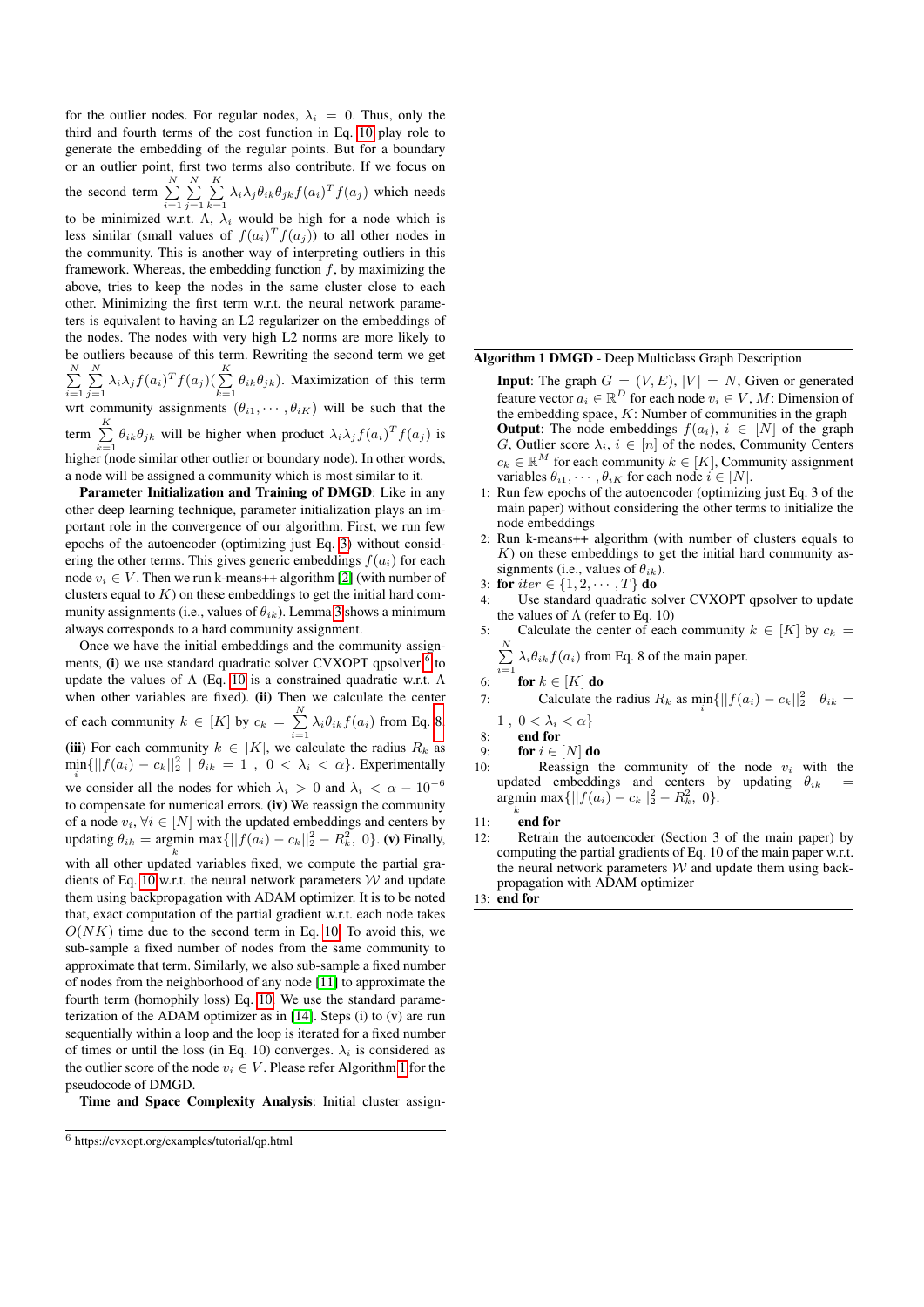<span id="page-5-1"></span>

Figure 2: Recall at top  $L\%$  from the ranked list of outliers by different Embedding algorithms.

ments using k-means++ algorithm takes  $O(NMK)$  time, assuming number of iterations needed is a constant, where  $M$  is the embedding dimension. CVXOPT has run time of  $O(N \log N)$  to updates  $\Lambda$ . Steps (ii) to (iv) take a total time of  $O(NK)$ . Followed by that, updates of the neural network again take  $O(NK)$  time, thanks to the sub-sampling techniques which also make the time complexity independent of the number of edges in the network, without any significant drop in performance. Hence the major bottleneck is the computation of  $\Lambda$  using the quadratic solver. To overcome this, one can use the bounds on the number of points having non-zero  $\lambda_i$  from Lemmas [1](#page-2-3) and [2.](#page-3-0) An improved solution based on this can be addressed in the future. The space complexity of DMGD is  $O(|V| + |E|)$ . The graph can be stored as an adjacency list on the disk. DMGD does not need the whole  $O(N^2)$  expensive adjacency matrix to work with.

#### 5 EXPERIMENTAL EVALUATION

#### 5.1 Datasets Used and Seeding Outlier

One primary goal of DMGD is to handle and detect outliers while generating the embeddings. To the best of our knowledge, there is no publicly available standard network dataset with ground truth outliers. Also for many of the network datasets, underlying community structure does not match the label of the nodes, i.e., two nodes having same ground truth label may not belong to the same community and vice versa. So to validate our algorithm, we use a combination of synthetic (LFR Benchmark: <https://bit.ly/2Xx4EJh>) and real world network datasets, described in Table [1.](#page-5-0) We also seed 5% outliers into each dataset by perturbing nodes as follows. To perturb each outlier, we select a node randomly from the dataset. We find the top 20% nodes from the dataset which are at the farthest distance from the selected node. Finally we randomly sample an equal number of nodes as the degree of the node in the network from neighbors of those 20% nodes and the neighbors of the selected nodes. Most of the neighbors of the selected node belong to the same community, and most of the farthest nodes belong to different communities. Thus our perturbed outliers have edges to nodes from multiple communities, and satisfy the conditions of a community outlier. Please note, labels of outliers have not been considered for calculating the accuracy of any downstream task.

<span id="page-5-0"></span>Table 1: Summary of the datasets, after planting outliers.

| Dataset              | #Nodes | #Edges | #Labels |  |
|----------------------|--------|--------|---------|--|
| <b>LFR Benchmark</b> | 1200   | 5277   | 10      |  |
| WebKB                | 877    | 2897   | 5       |  |
| Polblogs             | 1224   | 19025  | 2       |  |
| Cora                 | 2708   | 5429   |         |  |
| Pubmed               | 19717  | 44338  | 3       |  |

#### 5.2 Baseline Algorithms and Experimental Setup

The proposed algorithm DMGD is unsupervised in nature. So as baselines, we choose only well-known unsupervised embedding algorithms which can work even without attributes of the nodes. The baselines are DeepWalk [\[23\]](#page-7-0), node2vec [\[10\]](#page-7-2), LINE [\[28\]](#page-7-32), SDNE [\[32\]](#page-7-3), GraphSAGE [\[11\]](#page-7-5) (unsupervised version) and DGI [\[31\]](#page-7-6) for all the downstream tasks. We use the publicly available implementation of these algorithms, with default hyper parameter settings. We do not consider node attributes as the focus is to exploit only the network structure. Additionally, we consider SVDD and Deep SVDD only for the experiments on outlier recall, as these two algorithms are not meant for network embedding. We generate node embeddings using Eq. [3](#page-2-0) before applying SVDD. We have also used following two purely graph based algorithms (not for node embedding): AltQP-Inc [\[30\]](#page-7-33) for outlier detection and SBMF [\[37\]](#page-7-34) for community detection, and included the results for the respective tasks.

Embedding dimension is fixed at 16 for all the algorithms, on all the datasets, except Pubmed. For Pubmed, the embedding dimension is 32 as it is larger in size. We tried with increased embedding dimensions also (for e.g., 128), but there is no significant improvement in results. Encoder and decoder in DMGD contain two layers each for all the datasets. We use leaky-ReLU activation for non-linearity in all the layers except the last one, which has ReLU activation. We train autoencoder using ADAM [\[14\]](#page-7-31) optimizer with default parameters.

### 5.3 Setting the hyper parameters of DMGD

Like many other ML algorithms, we also assume to know the number of communities  $K$  of a network. We theoretically show the relation between the hyper parameter  $\alpha$  and the number of outliers detected by DMGD. If the expected number of outliers is known a priori,  $\alpha$ can be set accordingly. The ratio  $\frac{\gamma}{\beta}$ , after taking  $\beta$  as common from the last two components of Eq.  $5$  of the paper, weights the autoencoder reconstruction loss and the homophily loss and can be set as shown in [\[32\]](#page-7-3).  $\beta$  balances the outlier and community detection parts of DMGD with the embedding generation part. Increasing value of  $\beta$ would give more importance to generating the generic node embeddings, where decreasing it would be to minimize the effect of outliers and give importance on the community structure of the network. To set the value of  $\beta$ , we use the standard grid search which minimizes both total loss and the individual component losses of the DMGD cost function.

# 5.4 Outlier Detection, Community Detection and Node Classification

Outlier detection is extremely important for network embedding, as discussed in Section [1.](#page-0-0) We use  $\lambda_i$  as the outlier score of the node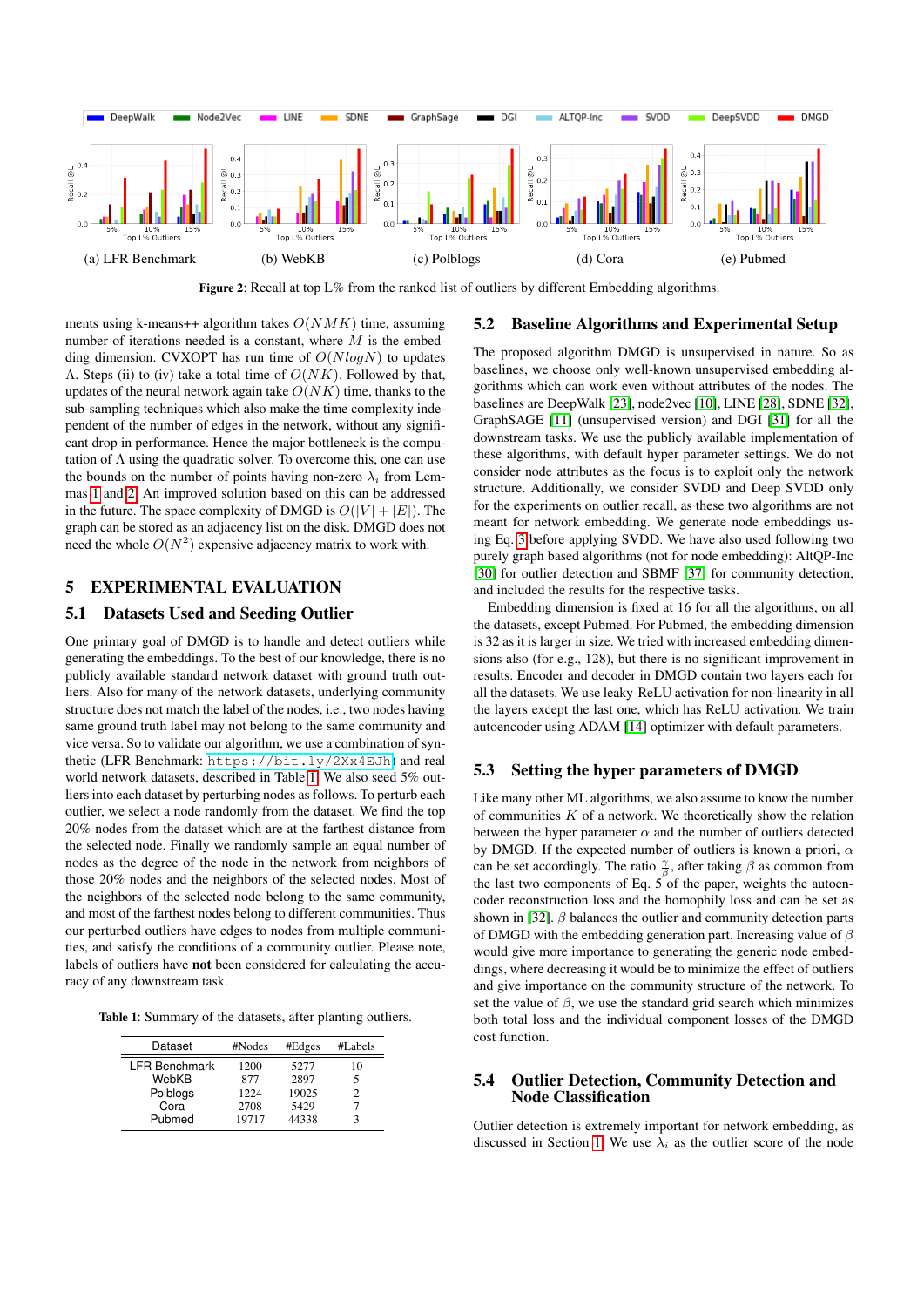<span id="page-6-1"></span>

<span id="page-6-0"></span>

Figure 4: Unsupervised accuracy for community detection

 $v_i \in V$  for DMGD (Sec. [4.1\)](#page-3-6). SVDD and Deep SVDD also produce outlier scores of the nodes directly. For other baselines, we use isolation forest algorithm [\[20\]](#page-7-35) on the generated embeddings to get outlier scores of the nodes. Each seeded dataset has 5% outliers. So we plot the outlier recall from the top 5% to 25% of the nodes in the ranked list (L) with respect to the seeded outliers in Fig. [2.](#page-5-1) Clearly, DMGD outperforms all the baseline algorithms for outlier recall. As it adheres multiple community structure of the network, it is able to detect outliers which lie between the communities. Deep SVDD, due to its high non-linear nature, turns out to be more consistent than other baselines. Most of the standard graph embedding algorithms like node2vec and GraphSAGE suffer as they do not process outliers while generating the embeddings.

DMGD also outputs the community assignment of the nodes in the graph though the set of variables  $\Theta$  (Sec. [4.1\)](#page-3-6). Here we check the quality of the communities produced by DMGD, with respect to the ground truth labeling of the datasets. For the baseline algorithms (except for SBMF), we give the node embeddings as input to KMeans++ [\[2\]](#page-7-30). To judge the quality of clustering, we use unsupervised clustering accuracy [\[35\]](#page-7-36). Figure [4](#page-6-0) shows that DMGD performs better or almost as good as the best of the baselines for community detection. As DMGD integrates community detection with graph embedding and outlier detection, the output communities are more optimal than most of the baselines which finds communities by post-processing the embeddings. We could not present the result of SBMF on Pubmed as the runtime exceeds more than 3 days.

To compare the quality of node embeddings generated by DMGD to that of the baselines, we also consider node classification. We vary the training size from 10% to 50%. We train a logistic regression classifier on the training set of embeddings (along with the class labels) and check the performance on the test set by using Macro F1 score. Figure [3](#page-6-1) shows the performance of node classification for all

the publicly available datasets we used. Though the optimization of DMGD explicitly handles communities and outliers in node embeddings, its performance for node classification is highly competitive to state-of-the-art network embedding algorithms. On WebKB, DMGD turns out to be the best performer, while for other datasets, it is always very close to the best of the baselines. DeepWalk, node2vec, SDNE and LINE also perform good for node classification task depending on the datasets.

<span id="page-6-2"></span>Table 2: Classification (macro & micro F1 with training size 30%) and clustering (unsupervised accuracy) performance on the unseeded and seeded versions of Cora.

|                   |          | node2vec | LINE  | GraphSAGE | DGI   | DMGD  |
|-------------------|----------|----------|-------|-----------|-------|-------|
| Macro-F1 $(\%)$   | unseeded | 55.99    | 16.02 | 20.55     | 10.84 | 53.05 |
|                   | seeded   | 54.11    | 11.80 | 18.03     | 10.38 | 52.80 |
| Micro-F1 $(\%)$   | unseeded | 60.72    | 35.32 | 34.86     | 31.54 | 56.32 |
|                   | seeded   | 55.99    | 29.16 | 31.65     | 27.85 | 57.24 |
| Clustering $(\%)$ | unseeded | 39.51    | 27.51 | 22.34     | 20.08 | 43.83 |
|                   | seeded   | 39.31    | 19.77 | 20.12     | 18.45 | 44.86 |

#### 5.5 Influence of Outliers on Node Embeddings

Here, we empirically show the negative influence of outliers on the node embeddings and thus motivate the problem again. To show the effect of outliers, we run DMGD and some of the better performing and diverse baseline algorithms (due to limitation of page) on both the unseeded (original) and seeded (with outliers) versions of Cora dataset in Table [2.](#page-6-2) We use node classification and clustering as the downstream tasks to show the effect. Clearly, most of the baseline algorithms are affected because of the presence of the community outliers. The performance of an algorithm is generally better in the unseeded version of the dataset than the seeded one. This can be seen by comparing two consecutive rows for a metric in Table [2.](#page-6-2) For DMGD, the adverse effect is less as it is resistant to outliers. In some of the cases, there is some marginal improvement in the performance of DMGD on the seeded dataset.

# 6 DISCUSSION AND FUTURE WORK

In this work, we proposed an unsupervised algorithm DMGD, which integrates node embedding, minimizing the effect of outliers and community detection into a single optimization framework. We also show the theoretical bounds on the number of outliers detected by it. One shortcoming of DMGD is that, it depends heavily on the community structure of the network, which may not be so prominent in some real network. In future, we would like to address this issue. We would also like to conduct experiments on networks with overlapping communities to check the performance of DMGD in that case.